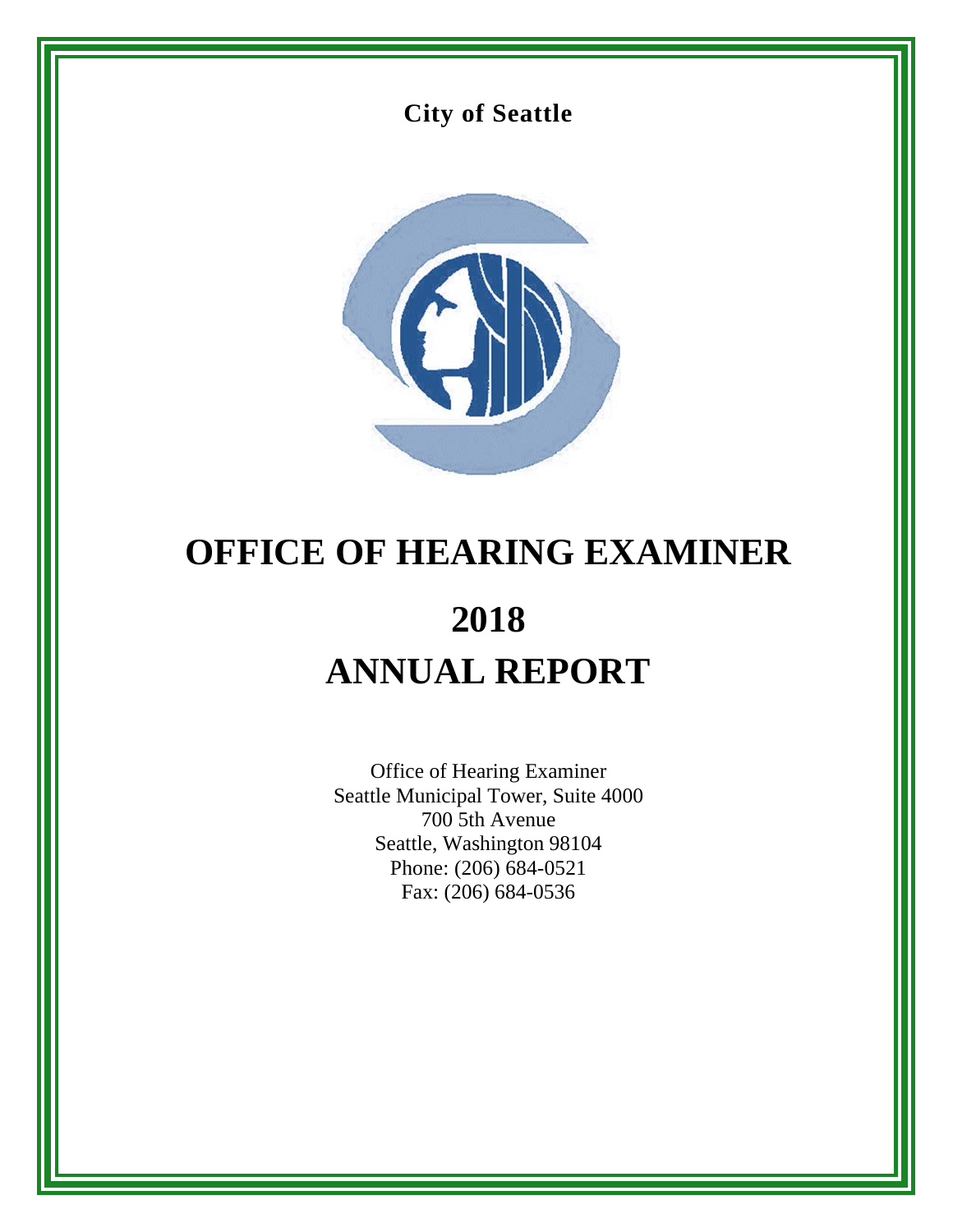**2018**  City of Seattle **CITY COUNCIL** 



## **Office of Hearing Examiner Organizational Chart**

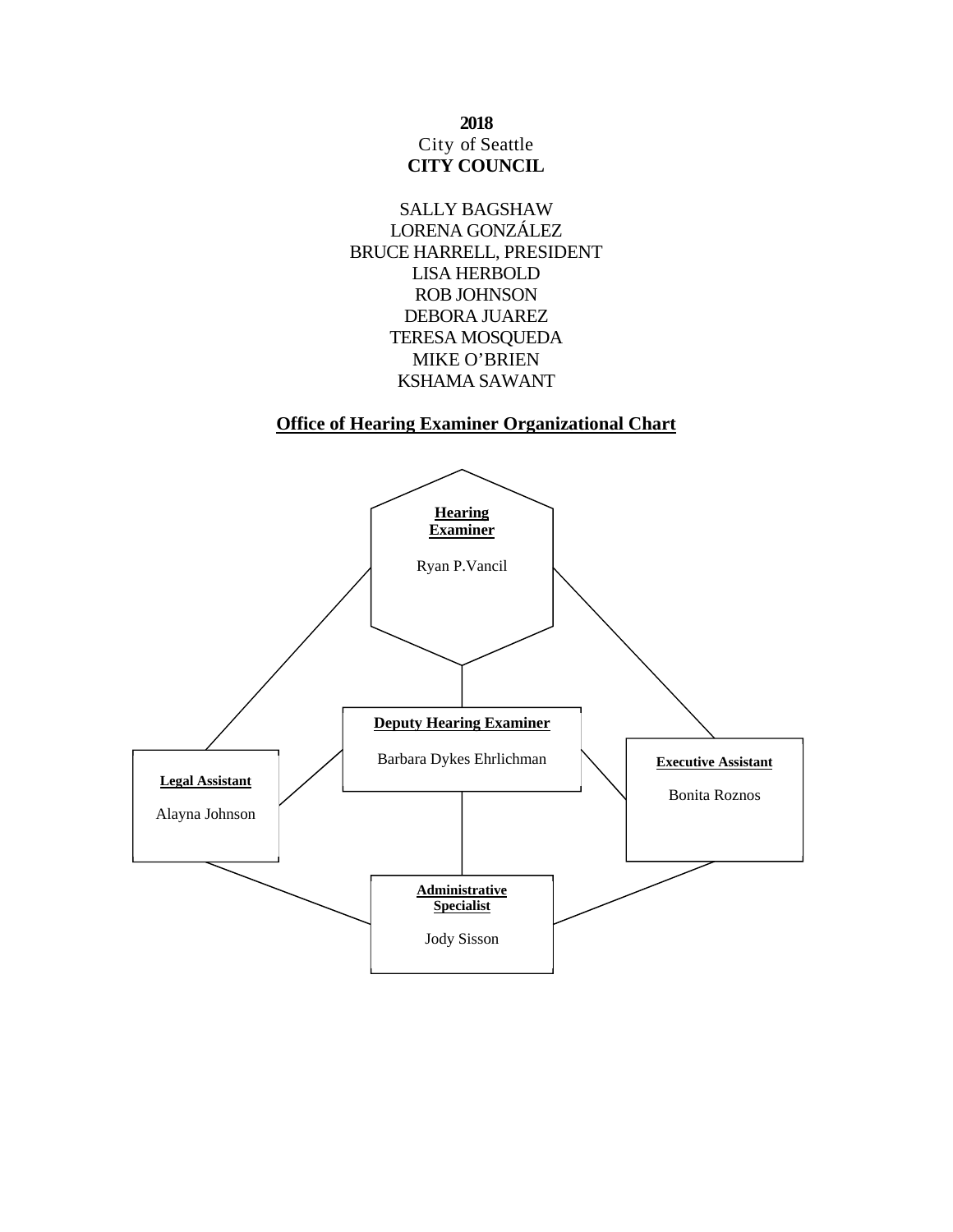## **CITY OF SEATTLE OFFICE OF HEARING EXAMINER**

## **2018 ANNUAL REPORT**

#### **Mission and Authority**

The mission of the Office of Hearing Examiner is to conduct impartial administrative hearings in matters where jurisdiction has been granted by the Seattle Municipal Code, and to issue clear and timely decisions and recommendations that are consistent with applicable law.

The position of Hearing Examiner is established in the Seattle Municipal Code. The City Council appoints the Hearing Examiner, who is responsible for all functions of the office and authorized to appoint Deputy Examiners and other staff.

The Office of Hearing Examiner was created in 1973 as a part of Municipal Court. In 1977, it became a separate and independent City office under Chapter 3.02 of the Seattle Municipal Code. Before the office was created, some appeals of administrative decisions were heard by the City Council; others went directly to court. Pursuant to authority conferred throughout the Code, the Office of Hearing Examiner now provides an independent hearing forum to review decisions made by numerous City agencies, make initial decisions on some matters, and provide the City Council with recommendations on some types of land use applications.<sup>1</sup>

## **Jurisdiction**

Appeals. The Office of Hearing Examiner tracks all cases that come into the office as "Cases Filed." The most numerous of these are appeals of decisions made by other City agencies, such as: 1) the Department of Construction and Inspections (master use permits, SEPA determinations, Land Use Code interpretations, land use and noise enforcement citations, and decisions on tenant relocation assistance); 2) the Office of Planning and Community Development (SEPA determinations on programmatic initiatives, such as comprehensive plan amendments and area-wide rezones); 3) the Department of Finance and Administrative Services (tax assessments, licensing decisions, and marijuana citations); 4) the Office of Labor Standards (decisions on alleged violations of City ordinances on paid sick and safe leave, minimum wage, wage theft, and use of criminal history in hiring); and 5) the Department of Transportation (citations related to right-of-way use).

Original Jurisdiction. In cases where the Hearing Examiner has original jurisdiction, the Examiner makes the initial decision in a case rather than reviewing another department's decision. Original jurisdiction cases include: 1) subdivision applications processed by the Department of Construction and Inspections; 2) complaints filed by the Office for Civil Rights and City Attorney's Office for discrimination in employment, housing, public accommodation, or public contracts; 3) complaints for third party utility billing violations; 4) petitions for review of floating home moorage fee increases; and several others.

Recommendations. The City Council has retained jurisdiction over certain land use actions, including Council conditional uses, rezone proposals, major institution master plans, planned unit developments, and landmark controls and incentives. For these cases, the Examiner holds a public hearing for the Council, gathers information

 $\overline{a}$ <sup>1</sup> A list of matters within the Hearing Examiner's jurisdiction is found at pg. 16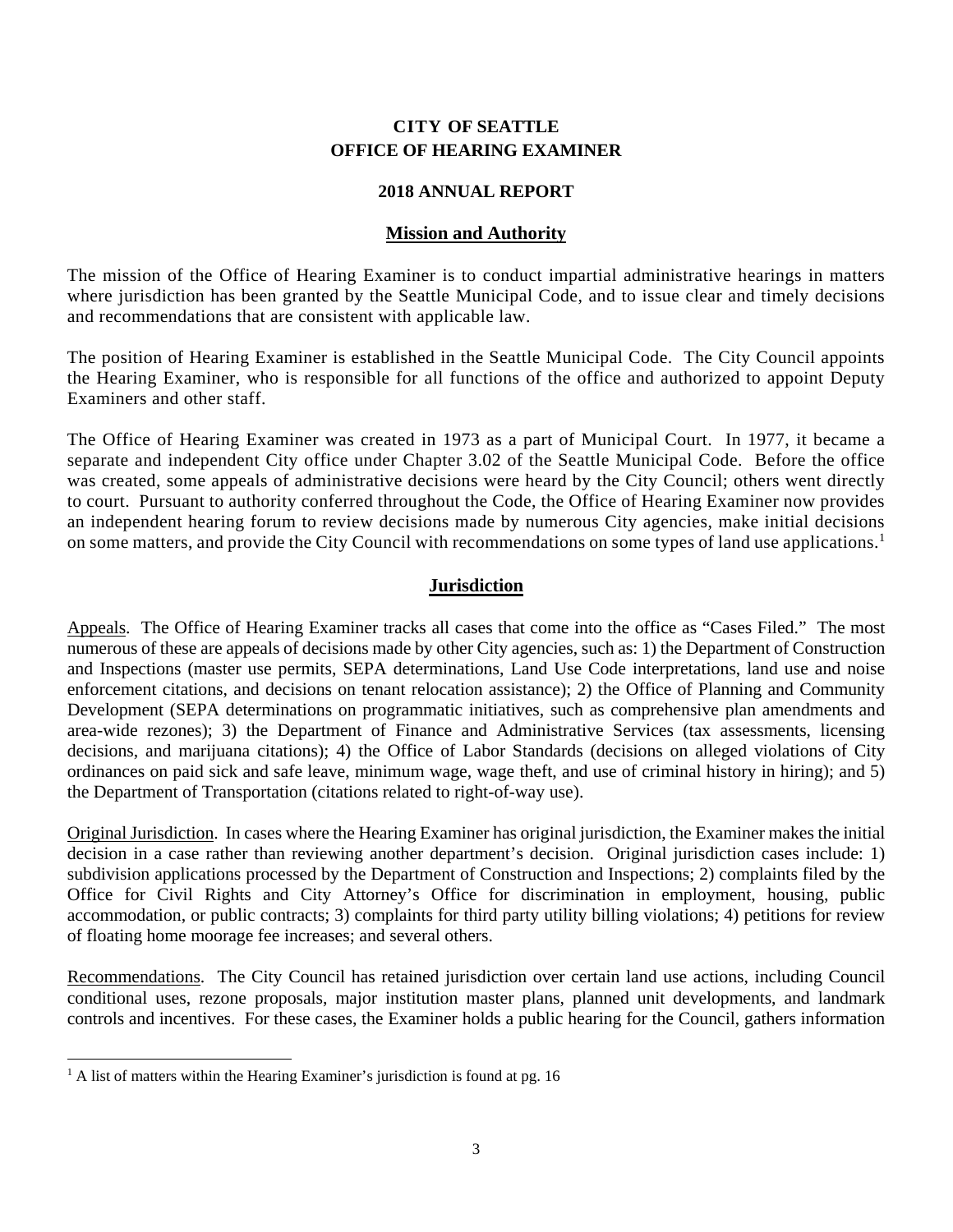to establish the record, and forwards the record and detailed written findings, conclusions and a recommendation to the Council for its use in making the decision.

## **Accessibility**

An administrative hearing before the Hearing Examiner is a quasi-judicial process that involves the application of existing law and policy to the specific facts of a case. Constitutionally guaranteed due process requires procedural safeguards for those whose rights are affected by the outcome of the case. The hearing format resembles an informal court proceeding and is structured to provide a fair opportunity for each party to participate, while also reflecting the seriousness of the matters appealed for those involved.

The Office of Hearing Examiner uses various tools to make the appeal and hearing processes understandable and more accessible, while at the same time protecting the rights of parties and fulfilling legal requirements. Examples include: a "Public Guide," which is a booklet that explains the hearing process in a question and answer format; "fill-in-the-blanks" appeal forms; an explanatory letter that is sent along with the notice of hearing in each case; sample forms for use in cases before the Examiner, and two pocket-sized pamphlets that include basic information about the hearing process and are available from the office, neighborhood centers, and most libraries. In addition, the Office's pamphlet on code enforcement citation hearings is included with each citation issued by SDCI and SDOT. If appropriate, an information card in one of the City's six core languages, or Russian, is also handed out with the citation. The card explains what basic hearing-related information is available from the Office of Hearing Examiner. We also provide language interpreters for appeal hearings when requested.

The office accepts credit and debit cards for payment of filing fees and citation penalties, and we are the only hearing examiner office in the state to offer the option of electronic filing of appeals and subsequent documents in our cases. This is provided through a portal on the Office of Hearing Examiner website. We also provide 24-hour public access to our case files, including recordings of hearings, through the website. A Listserv on the website allows people to receive updates on proposed rule changes and other matters. We also solicit feedback from everyone who participates in a hearing. Our "Customer Satisfaction Survey" is available on-line as well as in the office and hearing rooms; it is also administered quarterly via SurveyMonkey and may be submitted anonymously through these forums.

Hearing Examiner decisions dating back to 1990 are available in a searchable database through a link on the Hearing Examiner's website at www.seattle.gov/examiner. Although not searchable, decisions prior to 1990 are available by year on the website, which also includes the Hearing Examiner Rules, the "Public Guide," appeal forms and fee and payment information, information on mediation of cases, public records request information, links to the Seattle Municipal Code and other resources relevant to matters that come before the Hearing Examiner, and other information.

The office has also commenced a project to provide Skype access. Camera equipment and video conferencing protocols have been established. The first hearing to include witnesses by Skype was held February 20, 2018. As technology improves and the system becomes better established we hope to offer this as an opportunity to some parties to help improve accessibility.

In 2018 the office completed translation of the Land Use/SEPA Decision Appeal Form into Spanish, and posted this on the office website with public forms. In addition, the office allowed such appeals to be filed in Spanish with the expectation that the Office of Hearing Examiner will cover the cost to have the appeal translated to English for the record. The Office's pamphlet on code enforcement citation hearings was also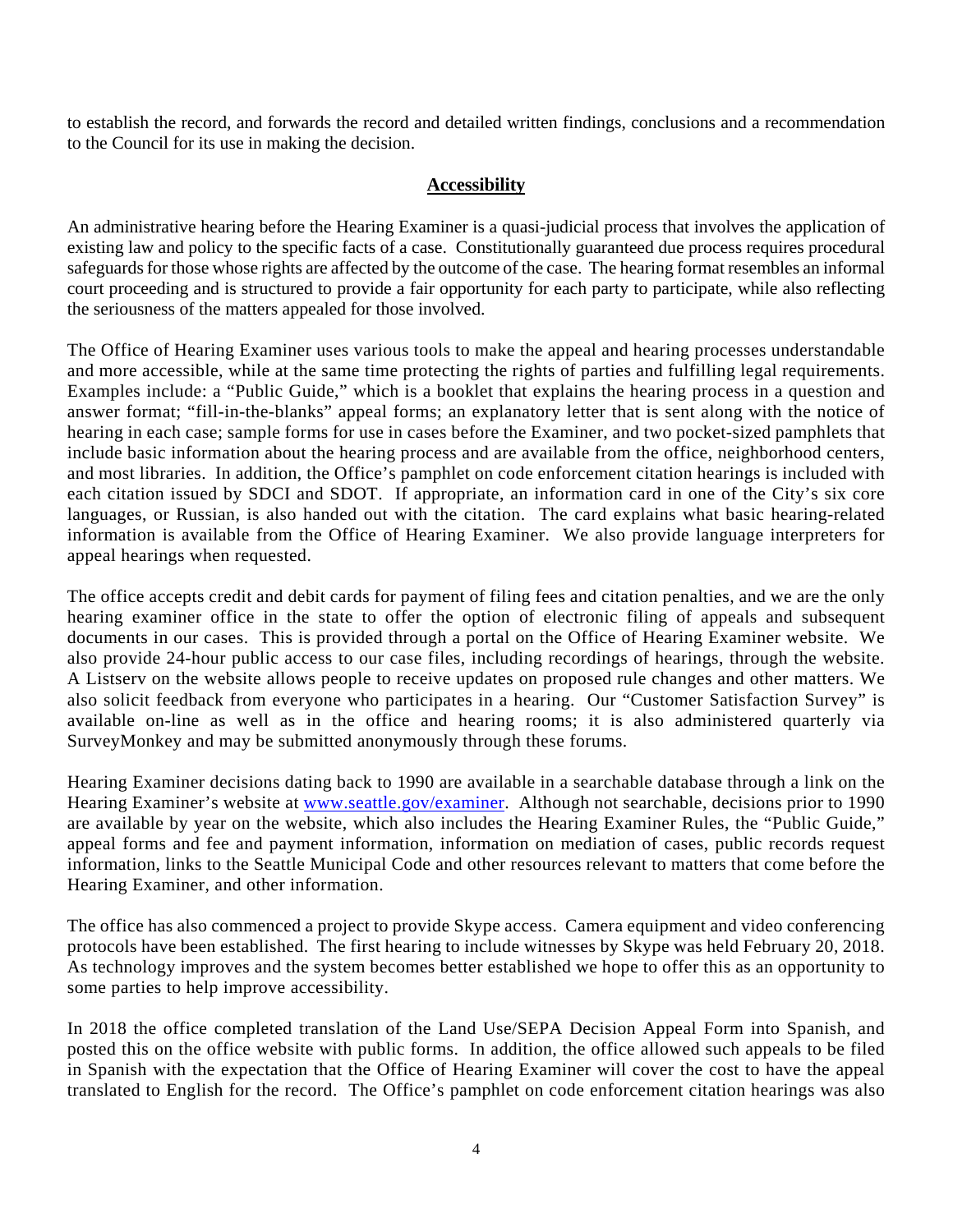translated into Spanish, and added to the office website for improved access.

# **Contracting**

Since 2004, the Hearing Examiner has been authorized by Seattle Municipal Code to provide hearing examiner services to other jurisdictions via contract. In 2018, we issued 26 decisions in contract city services provided to four cities: Kirkland, Mercer Island, Shoreline, and Tukwila.

In November 2018, the office ended contract services to the City of Shoreline by mutual agreement.

The Office of Hearing Examiner is a General Fund department. Since 2005, when we began with just one contract city, we have deposited \$219,792 in contracting revenue into the General Fund. In addition to bringing in a modest amount of revenue for the City, working with other cities compensates for fluctuations in our Seattle caseload, informs examiners as to practices from a variety of jurisdictions, adds variety to our work, and keeps us flexible. However, given the historic high caseload that the office has been encountering for the past several years, and can anticipate for the forseeable future, reconsidering the office's capacity to provide contract services to the remaining contract Cities is warranted.

# **Judicial Appeals of Hearing Examiner Decisions**

At the request of the City Council, and with the assistance of the City Attorney's Office, the Office of Hearing Examiner tracks the results of judicial appeals of Hearing Examiner decisions. The following cases were appealed in 2018:

In *Ballard Coalition v. the City of Seattle*, Superior Court #18-2-04988-1SEA, appellants who opposed the Burke-Gilman Trail Missing Link Project appealed the Hearing Examiner's decision that had upheld the City's FEIS for that project. The Ballard Coalition's appeal was based on challenging the appearance of fairness of the Hearing Examiner, and the adequacy of the FEIS on the basis of traffic hazards, parking loss, and economic impacts. The Superior Court dismissed the appearance of fairness issue on summary judgement. In its final order for the matter the Court affirmed in part and reversed in part the Examiner's decision. The Court affirmed that the FEIS adequately disclosed impacts concerning traffic and parking. The Court found that the FEIS was not adequate concerning the analysis of economic impacts. The City has appealed that decision to the Court of Appeals, where the case remains at this time. (W-17-004)

*City of Seattle v. American Healthcare Services, Inc. et. al*, Superior Court #18-2-13484-6SEA, the Hearing Examiner addressed the consolidated cases of D-16-014 and D-17-006, which concerned appeals for unfair employment practices. The Examiner dismissed the matter on summary judgement. The Superior Court found that material issues of fact remained for the matter (without written or oral findings explaining why), and reversed the Examiner's decision, and remanded the matter for hearing. Respondents American Healthcare Services, Inc. appealed the Court's decision to the Court of Appeals, where the matter remains at this time.

In *255 South King St LP v. City of Seattle*, Superior Court # 18-2-14348-9 SEA, the Director of the Department of Neighborhoods denied a Certificate of Approval to Avalara and Embassy Suites ("Appellants") for wall signs at 255 S King Street. The Appellants exercised the right to appeal pursuant to Chapter 25.24 of the Seattle Municipal Code. The Hearing Examiner upheld the Department's denial of the Certificate of Approval. This matter is still in litigation at Superior Court. (R-17-002)

*1921-27 Fifth Avenue Holdings et al. v. City of Seattle et al. & Escala Owners Association v. City of Seattle et al.*,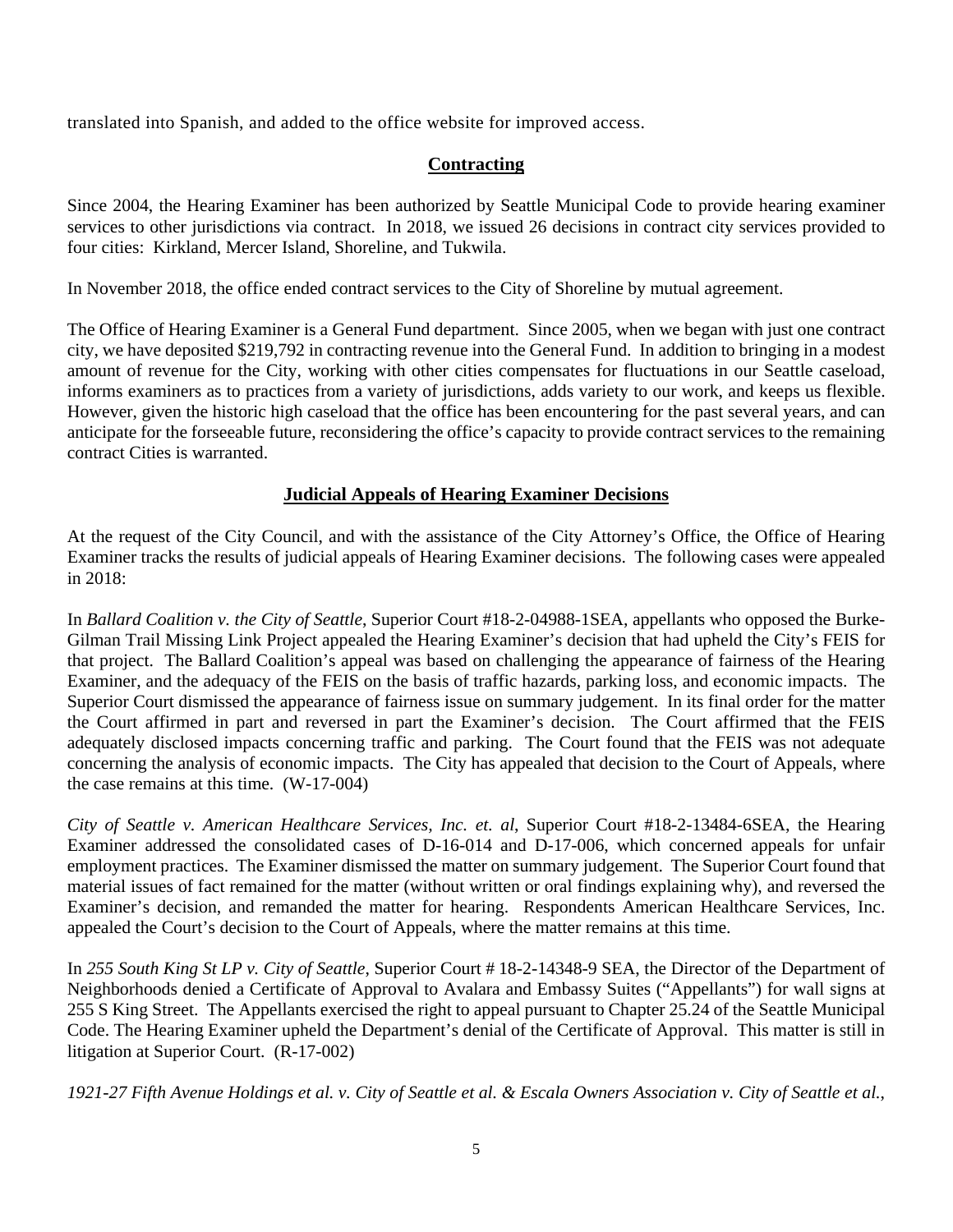Superior Court # 18-2-16223-8 SEA & 18-2-16318-8 SEA, originated in an appeal by Escala Owner's Association of the City's FEIS (and Addendum) and design review approval for construction of a forty eight-story building (see below for additional case details). The Applicant and Appellant both appealed the Examiner's split decision which had remanded in part and upheld in part the FEIS. The Court dismissed the appeal on September 14, 2018. (MUP-17-035)

*Schmautz, Michael v. City of Seattle*, Superior Court #18-2-22844-1 SEA, concerns an appeal of a denial of an application to verify a floating on-water residence. The City's Shoreline Master Program ("SMP") provides certain "grandfathered" rights for residential use to floating craft that meet specific requirements, including "floating onwater residences" ("FOWRs"). To qualify as a FOWR, the craft must obtain a verification from the City by meeting certain requirements. In this case, the specific requirement at issue was whether the craft meets the definition of "vessel," which would exclude it from qualification as a FOWR since a "vessel" is not a "structure" under the Code. The Examiner determined that the craft in this case did not qualify as a FOWR, and dismissed the appeal on summary judgment. The Court dismissed the appeal on March 8, 2019. (S-18-008)

*City of Seattle v. Senior Housing Assistance Group, Mike Hirai, and the Seattle Hearing Examiner,* Superior Court #18-2-28185-7 SEA, concerned a petition by the Office of Civil Right's concerning unfair housing practices. The Examiner dismissed the appeal on summary judgment. That decision was appealed to Superior Court, which dismissed it on January 11, 2019. (D-18-003)

# **Case Highlights**

Each year includes cases that are noteworthy, either because of the controversy surrounding them or because they present important issues in the application of the Seattle Municipal Code or other regulations. The brief case descriptions that follow highlight some of these cases that came before the Hearing Examiner in 2018. (The complete decision or recommendation can be found through the "Decisions" link at www.seattle.gov/examiner using the Hearing Examiner case number included in parentheses after each case description below.)

- SDOT issued a State Environmental Policy Act ("SEPA") Final Environmental Impact Statement ("FEIS") for the Burke-Gilman Trail Missing Link Project ("Missing Link"). The FEIS was appealed by the Ballard Coalition. SEPA review for the Missing Link project passed through several iterations, including three Determinations of Non-significance ("DNS") that preceded the FEIS. Each of those DNS's was appealed, and the result was the Department's decision to prepare an EIS for the entire Missing Link project, and to include an evaluation of alternative routes. The Appellants challenged the FEIS by raising a variety of issues including but not limited to the inadequacy of: project level of design; alternatives analysis; and analysis of impacts related to traffic and safety, parking, economics, and the shoreline environment. The Hearing Examiner affirmed SDOT's determination that the FEIS was adequate. (W-17-004)
- The Escala Owner's Association appealed the City's FEIS (and Addendum) and design review approval for construction of a forty eight-story building. Appellant's notice of appeal raised a list of twenty-three issues including but not limited to concerns related to compliance with SEPA process, inadequate design review process, and the inadequacy of the SEPA analysis concerning impacts related to: transportation; land use; height, bulk, and scale; and natural light/solar access. The Appellants were residents in the Escala residential tower, which is located adjacent to the proposal. The Hearing Examiner held that the FEIS was adequate as to most of the petitioner's issues. However, the Hearing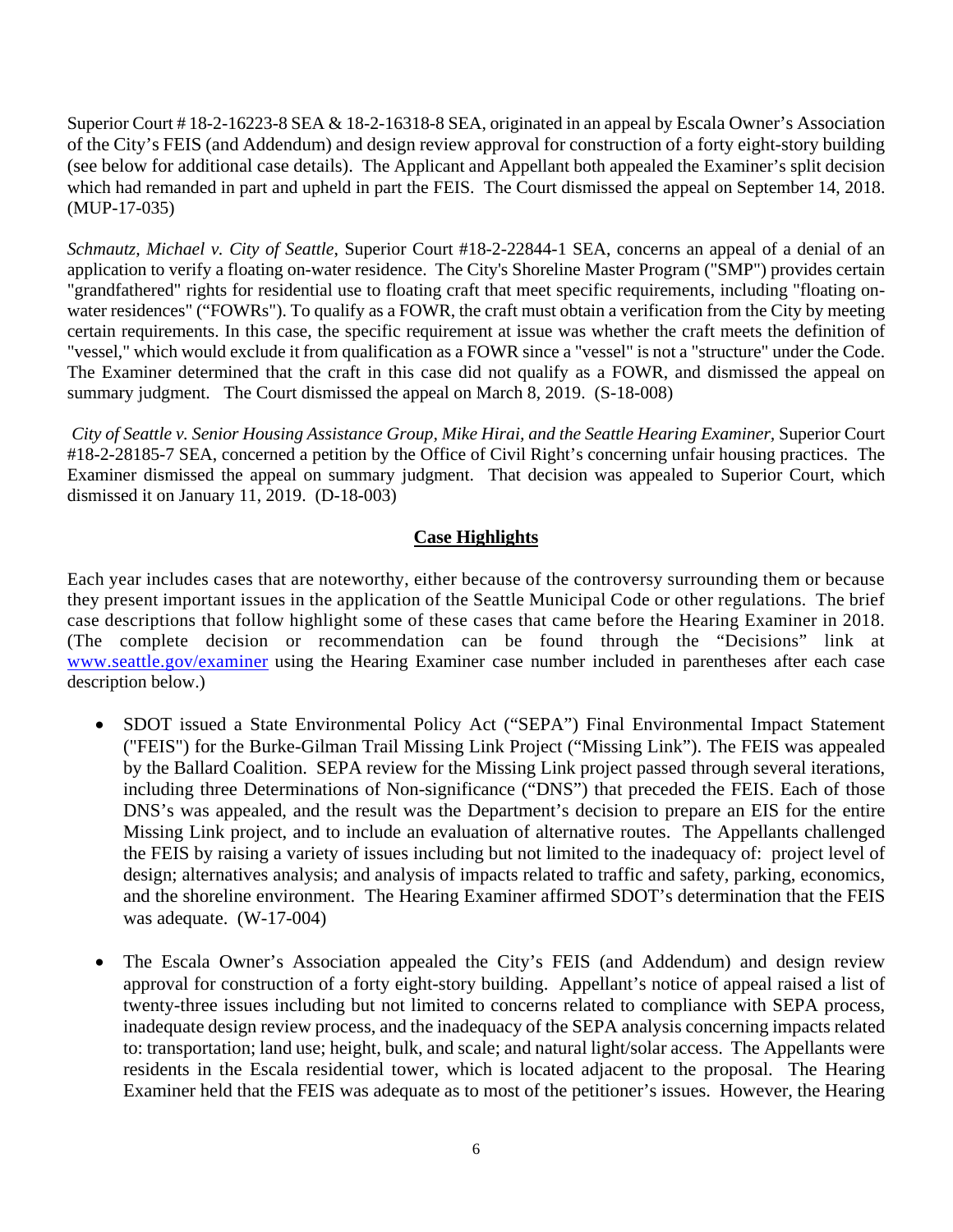Examiner remanded a portion of the FEIS for additional review for the purpose of evaluating the proposal's impacts as they relate to loss of light within the Escala residential units, and for incorporation of specific conditions into the proposal's dock management plan. Otherwise the FEIS was affirmed and the appeal of the Director's Decision approving design review was denied. (MUP 17-035)

- The Seattle Office of Planning and Community Development issued an FEIS for Mandatory Housing Affordability ("MHA") legislation. The FEIS was appealed by a coalition of Seattle neighborhood groups ("Appellants"). The appeal hearing was held on June 25-29, July 23-27, August 20-24, 30 and 31, and September 4 and 7 2018, before the Hearing Examiner. The Appellants challenged the FEIS by raising issues concering compliance with SEPA procedures, and the adequacy of most sections of the FEIS including: housing and economics, land use, aesthetics, historic resources, traffic, biological resources, open space and recreation resources, public services and utilities, and air quality. The Hearing Examiner affirmed the adequacy of all aspects of the FEIS with the exception of the historic resources analysis which was remanded to the Department for additional analysis. (W-17-006 - 014)
- City Council Resolution 31812 declares the Council's intent to order the construction of the Seattle Central Waterfront Improvement Program and to create a local improvement district ("LID") to assess a part of the cost and expense of certain improvements against the properties specially benefited by the improvements. The Office of Hearing Examiner was designated by Resolution 31812 to conduct the formation hearing for the LID. The Hearing Examiner conducted the hearing over a series of four separate days and evenings, taking oral and written testimony. A total of 333 oral and written comments were submitted. The Hearing Examiner provided a report to the City Council on the comments received.

## **2018 Caseload**

Table 3, on page 14, presents a complete summary of case activity for 2018. "Cases Filed" and "Decisions Issued" are shown in tables found on pages 8 and 12, respectively, and discussed in more detail below. The total number of cases filed, 720, is less than the total of cases filed in 2017 by 110 cases. This reduced number is due to a reduced number of Land Use Citation Enforcement Actions. The caseload for the office in other respects was otherwise similar to 2018.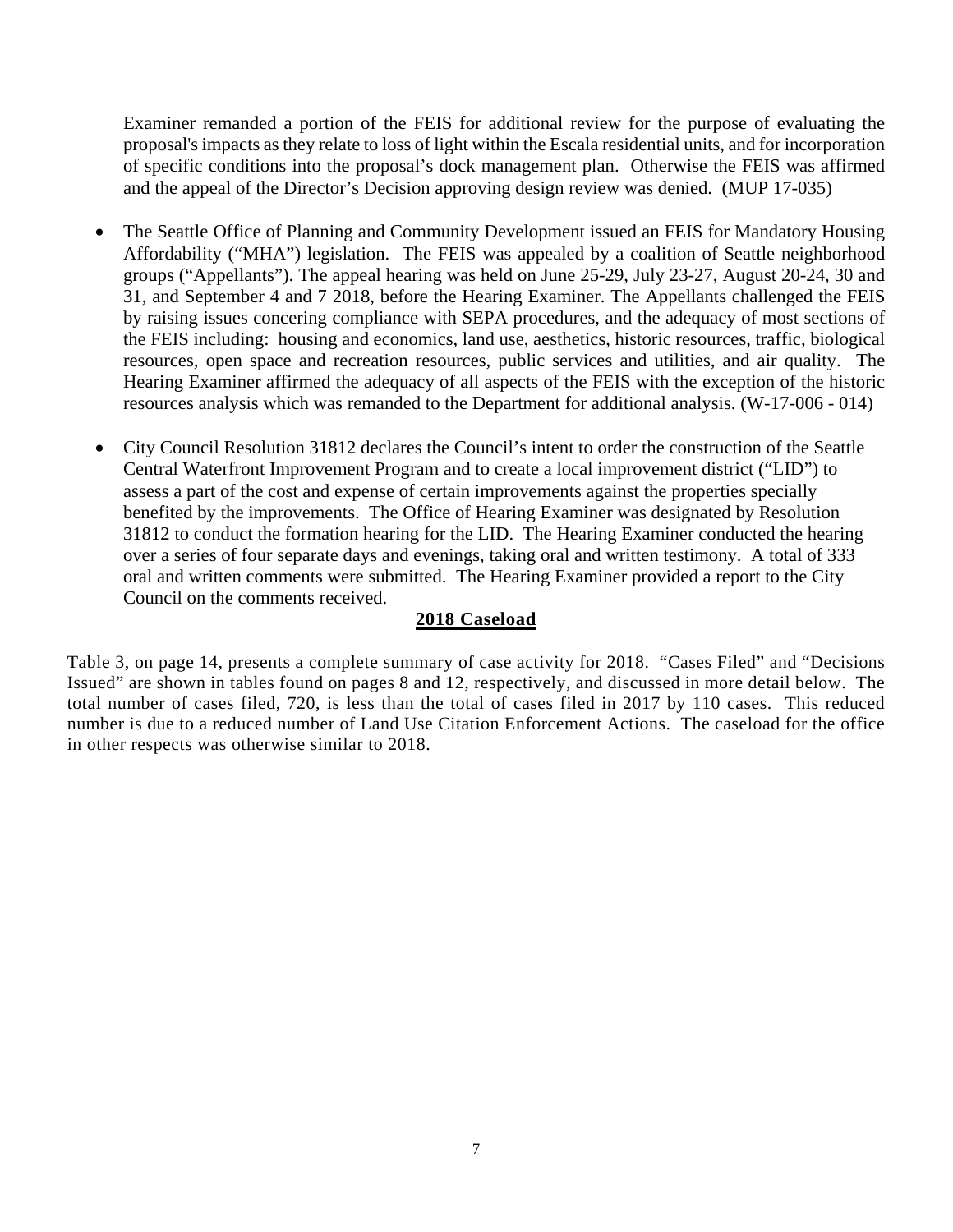|                                                  |                |                |                |                |                |                | <b>Previous 5-Yr.</b> |
|--------------------------------------------------|----------------|----------------|----------------|----------------|----------------|----------------|-----------------------|
|                                                  | 2018           | 2017           | 2016           | 2015           | 2014           | 2013           | <b>Average</b>        |
| B & O Tax Appeals                                | 8              | 1              | $\overline{2}$ | 6              | 4              | $\overline{7}$ | 7                     |
| Civil Service                                    | $\Omega$       | $\Omega$       | $\Omega$       | $\Omega$       | $\Omega$       | $\overline{2}$ | 5                     |
| <b>Council Land Use Actions</b>                  | 3              | 6              | $\overline{7}$ | 3              | $\mathbf 0$    | 9              | $\overline{7}$        |
| Dangerous Animals                                | $\overline{0}$ | $\overline{1}$ | 3              | $\overline{0}$ | $\overline{2}$ | 3              | 0.8                   |
| Discrimination                                   | 4              | 10             | 20             | $\overline{7}$ | 1              | $\mathbf 0$    | 0.8                   |
| <b>Energy Benchmarking Appeals</b>               | $\mathbf 0$    | 3              | 0              | $\mathbf 0$    | 16             | 4              | $\Omega$              |
| <b>Float Homes</b>                               | 3              | $\overline{2}$ | $\mathbf{1}$   | $\Omega$       | $\Omega$       | $\Omega$       | 0.4                   |
| <b>Grading and Drainage</b>                      | 0              | $\mathbf 0$    | $\Omega$       | $\mathbf 0$    | 1              | $\Omega$       | 0.0                   |
| <b>Health Codes</b>                              | 9              | $\overline{2}$ | $\Omega$       | $\mathbf{1}$   | $\mathbf 0$    | $\Omega$       | 0.6                   |
| Labor Standards                                  | $\mathbf{1}$   | $\Omega$       | $\Omega$       | $\mathbf 0$    | $\mathbf 0$    | $\Omega$       | $\Omega$              |
| Land Use Code Interpretations                    | 11             | 3              | $\overline{7}$ | 4              | 3              | 5              | 6                     |
| Landmarks-Special Review Districts               | $\overline{2}$ | $\overline{2}$ | 3              | $\overline{7}$ | $\mathbf{1}$   | $\Omega$       | 3                     |
| Licensing Appeals                                | 8              | 8              | 3              | 3              | $\overline{2}$ | $\Omega$       | 8                     |
| Master Use Permits                               | 31             | 37             | 25             | 33             | 23             | 23             | 26                    |
| Public Nuisance                                  | $\Omega$       | $\Omega$       | $\Omega$       | $\Omega$       | $\overline{2}$ | $\mathbf{1}$   | 8                     |
| Public Works Relocation                          | $\Omega$       | 1              | $\Omega$       | $\Omega$       | $\mathbf 0$    | $\Omega$       | $\Omega$              |
| School Development Departure                     | $\mathbf{1}$   | $\Omega$       | $\Omega$       | $\mathbf 0$    | $\mathbf 0$    | $\Omega$       | 0                     |
| Sepa-Only Appeals (Non Mup)                      | 14             | 14             | 8              | 10             | 3              | 9              | 6                     |
| Tenant Relocation Assistance Eligibility Appeals | 10             | 10             | 17             | 13             | 6              | 16             | 6                     |
| Third Party Utility Billing                      | $\overline{7}$ | 13             | 3              | 3              | 5              | $\overline{7}$ | 4                     |
| <b>Total Without Citations</b>                   | 112            | 113            | 99             | 90             | 69             | 86             | 89                    |
| Land Use Citation Enforcement Actions            | 195            | 340            | 403            | 364            | 317            | 293            | 287                   |
| <b>SDOT Citation Enforcement Actions</b>         | 402            | 348            | 273            | 145            | 94             | 65             | 102                   |
| Marijuana Citation Enforcement Actions           | 11             | 29             | 32             | 16             | $\mathbf 0$    | $\Omega$       | $\Omega$              |
| <b>Total Citations</b>                           | 608            | 717            | 708            | 525            | 411            | 358            | 387                   |
| <b>Grand Total</b>                               | 720            | 830            | 807            | 615            | 480            | 444            | 478                   |

## **Table I – Cases Filed / Delegated**

## **Non-Citation Cases Filed**

There were 112 Non-Citation cases filed with the Office of Hearing Examiner in 2018, a decrease by one case from the number filed in 2017, and approximately 60% higher than the previous five-year average of 85. As it does each year, the mix of cases changed somewhat.

Appeals from **tax assessments** were quite low for the last five years, however there was an increase in such appeals with eight tax appeals filed in 2018.

Cases involving r**ecommendations to the City Council** decreased, from seven in 2017 to three in 2018.

Normaly only a few **dangerous animal** appeals are filed each year; in 2018, none were filed.

**Discrimination** cases are filed by the City Attorney's Office in matters referred to them by the Office for Civil Rights. The cases allege violations of Title 14 SMC, the City's Human Rights Code, such as discrimination in housing, or discrimination in public accommodations. Appeals from the City's enforcement of Labor Standards regulations are also included in the discrimination category for 2018. Historically, the number of discrimination cases filed has been low, and after higher numbers in 2016 and 2017, the number was reduced to four appeals filed in 2018.

**Energy benchmarking** appeals were added to our caseload in 2013. These are appeals from decisions by the Office of Sustainability and Environment on notices of violation issued for failure of a building owner to comply with the Code's requirement for reporting the energy performance of multifamily and nonresidential buildings. After receiving 16 energy benchmarking appeals in 2014, the number has declined as building owners adjusted to the new regulations. We received no energy benchmarking appeals in 2015 or 2016, only three in 2017, and no such appeals in 2018.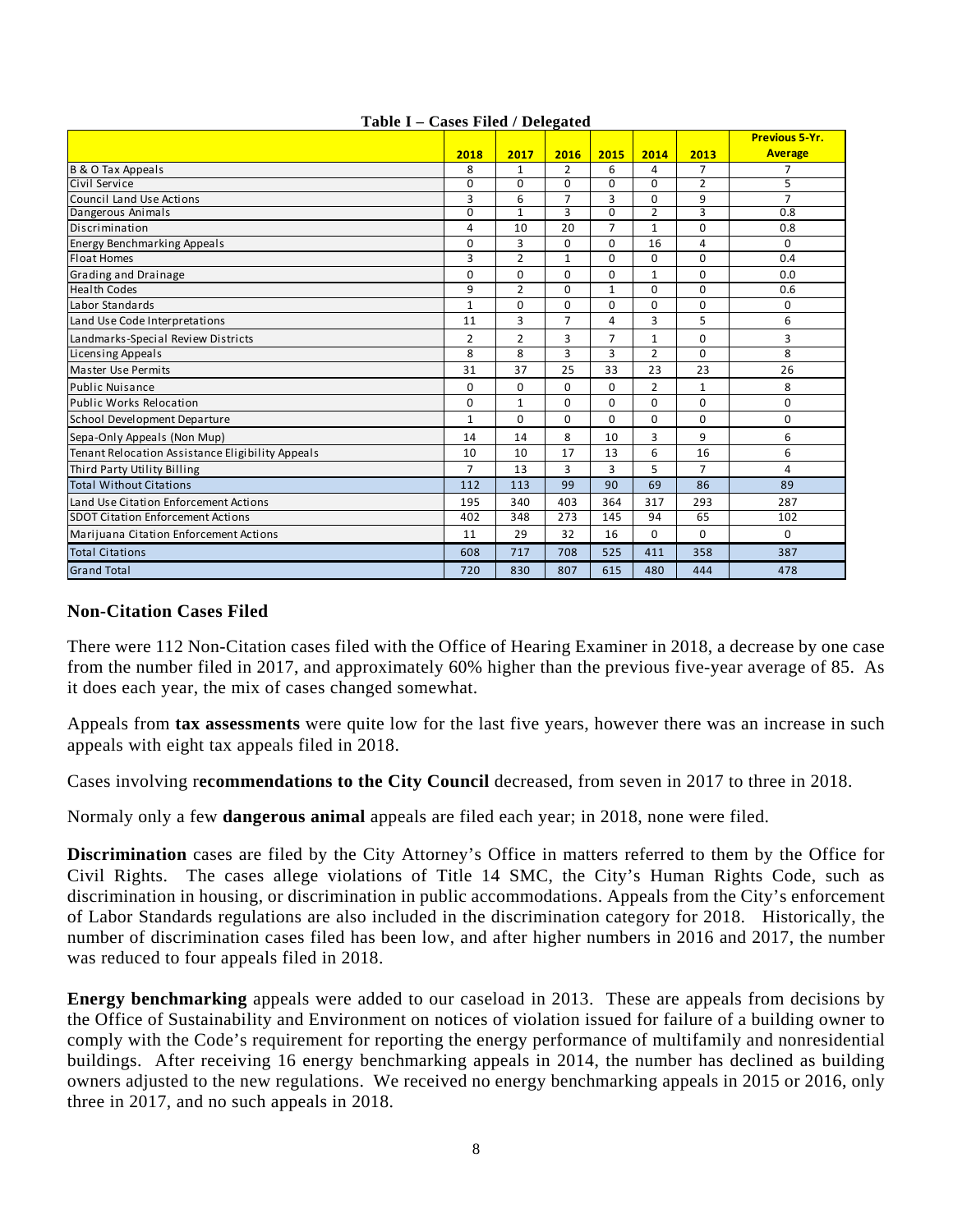**Floating Homes Petitions** are cyclical, in that they usually are filed only when rates for floating home moorages go up at the expiration of existing leases. After several years of receiving no floating homes petitions, we received one in 2016, two in 2017, and three in 2018.

**Health Code** appeals are usually noise-related, such as appeals from Noise Code variances issued for major public projects, and are intermittent. We received two Health Code appeals in 2017, and nine such appeals in 2018.

In any type of case, the Hearing Examiner must interpret applicable sections of the Code in reaching a decision or making a recommendation. However, the Land Use Code establishes a process whereby members of the public may request a formal written interpretation from the DCI Director concerning the meaning, application, or intent of any development regulation in the Land Use Code or Critical Areas Code. Those interpretations may be appealed to the Examiner. We received 7 appeals from DCI **Land Use Code interpretations** in 2016, three in 2017, and eleven in 2018 (nine of the eleven filed in 2018 were matters concerning floating on- water residence appeals).

**Landmark and special district** appeals filed decreased from seven in 2015 to three in 2016, two in 2017, and again two in 2018.

As noted in prior reports, **Licensing** appeals had remained low since the closure of *Rick's* adult entertainment club. However, in 2017, we received eight licensing appeals, and the same number were filed in 2018. Most involved taxi or for-hire licenses.

A **Master Use Permit, or "MUP**", is a document issued to a permit applicant that includes all land use decisions made by the Department of Construction and Inspections on an application. MUP appeals, as well as SEPA appeals, are some of the most complex matters handled by the Hearing Examiner, as they often involve multiple parties, complicated facts, substantial controversy, several days for hearings and considerable time for research, review and decision-writing. For several years, the number of MUP appeals filed was between 39 and 44. It fell to 17 in 2011, rose to 33 in 2015, reduced slightly to 25 in 2016, rose to 37 in 2017, and 31 were filed in 2018.

The Department of Construction and Inspections issued 700 MUPs in 2018, approximately the same number issued in 2016. In most years, approximately 3% to 4% of MUPs are appealed to the Hearing Examiner. The appeal rate in 2018 was about 4.2%.



## 2018 Master User Permit Case Activity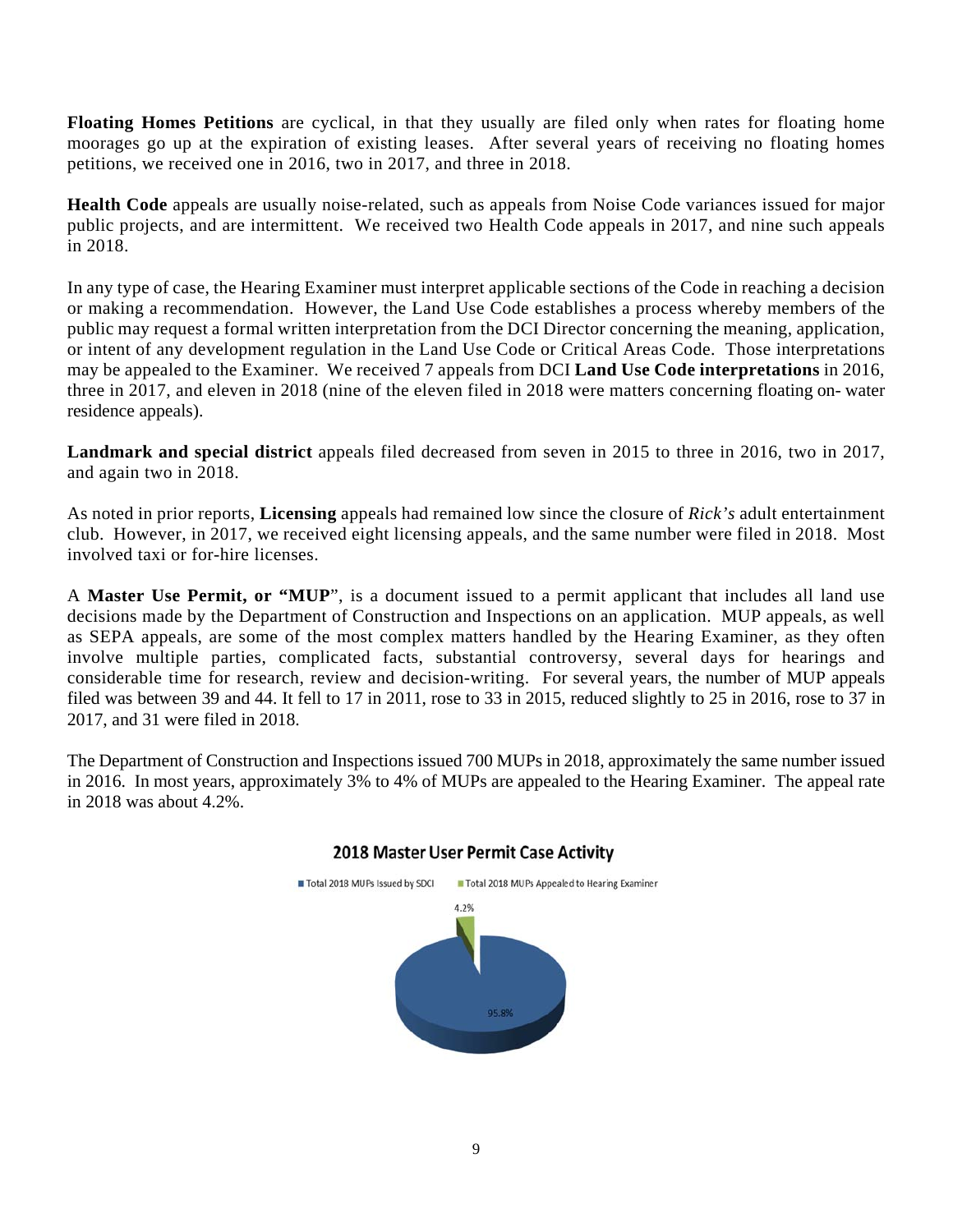"**SEPA-only**" appeals are appeals of environmental determinations made for two types of proposals: 1) proposals, such as legislation, that do not require a MUP or Council land use decision; and 2) proposals that require a MUP or a Council land use decision, but a department other than DCI makes the environmental determination on the proposal. SEPA-only appeals have fluctuated from year to year. In 2017, we received 14 SEPA appeals, a significant increase over the previous 5-year average, and again in 2018 14 such appeals were filed.

Appeals from denials of **tenant relocation assistance** remained low from 2010 through 2012, and were also low in 2014. However, 16 were filed in 2013, 13 were filed in 2015, 17 were filed in 2016, ten were filed in 2017, and ten were filed in 2018.

**Third party utility billing** cases are initiated by a complaint by a tenant of a building in which utility services for the building are master-metered and then billed to tenants in accordance with a formula developed to roughly determine usage on a per-unit basis. The utilities are normally billed through a third party billing agent, and the City's third party billing regulations, Chapter 7.25 SMC, impose detailed requirements for the billing practices associated with master-metered utilities. Because the Code regulates billing practices, rather than the amount that can be billed for utilities, the number of third party utility billing cases filed is normally low. For example, in 2016, we received just three third party utility billing complaints. In 2017, we received a much higher amount at 13 complaints, and then in 2018 seven appeals were filed.



#### **Citation Enforcement Cases Filed**

Citation enforcement cases follow a unique procedure, and we track them separately from other categories of cases. When a citation is issued, a copy is sent to the Office of Hearing Examiner. In addition, all DCI citations are uploaded from DCI's Accela tracking system into the Office of Hearing Examiner's electronic case management system. If someone files an appeal of a citation, it is removed from the others and set up for an appeal hearing and decision. For citations that are neither paid nor appealed, the Hearing Examiner sends out Code-required orders of default, which note the failure of the party to respond, find that the violation has been committed, and impose the prescribed penalty.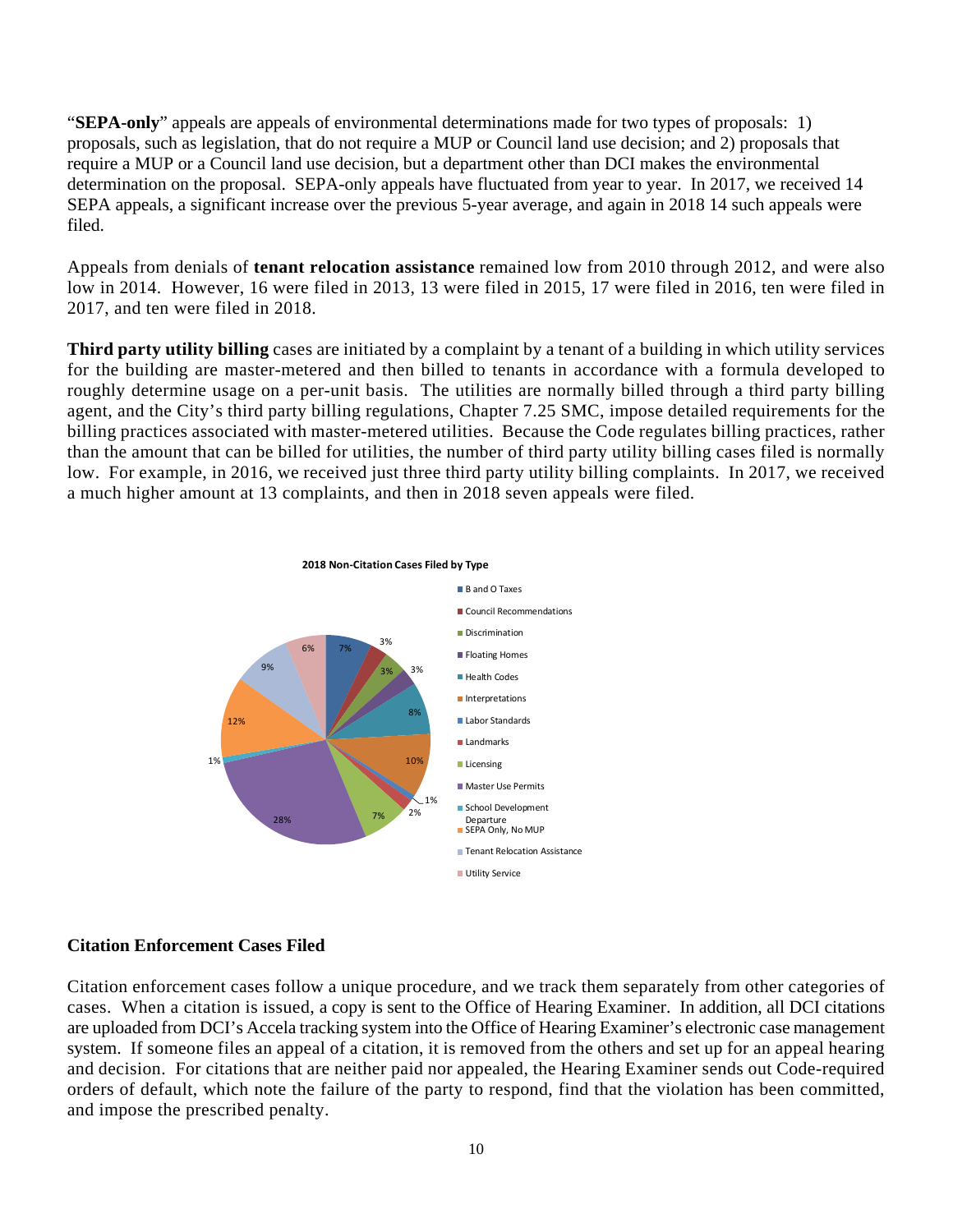In 2018 DCI completed a transition from Hansen to using Accela software as the basis for its citations processing and database. As a result of problems during this transition DCI's capacity to issue citations, and to keep an accurate record of the number of citations issued, was compromised. This accounts for a substantial difference in the number of citations that are normally processed by the Office of Hearing Examiner. According to the Office of Hearing Examiner docket book, the total number of **Land Use Code and Noise Code citations**, which are combined for tracking purposes, was 195, which is a decrease by 145 from 2017.

M**arijuana citation** appeals were reduced to 11 filed in 2018 as more marijuana businsses came into compliance since the time of licensing for such busineses passed into legislation.



**SDOT** citations increased from 348 in 2017 to 402 in 2018.

## **Prehearing, Hearing, and Decision Activity**

**Prehearing Conferences**. Under the Hearing Examiner Rules, prehearing conferences can be held at the request of a party to a case or the direction of the Hearing Examiner. The prehearing conference is used to organize and prepare a case for hearing, including clarifying the issues to be addressed, facilitating disclosure of each party's intended witnesses and exhibits, establishing a case schedule for prehearing motions, and other matters. Following the conference, the Examiner normally prepares a prehearing order memorializing any agreements reached, rulings made at the conference, and dates set for the hearing schedule. Subsequent conferences may be scheduled, and often deal with discovery conflicts (whether information and documents sought by one party from another are relevant to the issues, privileged, etc.), scheduling, and other prehearing matters. Prehearing conferences are usually held in MUP, SEPA, tax, dangerous animal, discrimination, and third party billing cases, and are scheduled in other types of cases as needed. They occasionally provide the catalyst for eventual settlement of a case, as the parties work during the conference to clarify the issues underlying the appeal and often stay for additional private discussions after the Hearing Examiner leaves the room. Prehearing conferences in cases for our contract cities are less frequent and are usually held via telephone.

**Prehearing Decisions**. Prehearing motions are frequently filed in MUP, SEPA, landmark, interpretation, and tax cases, and on SEPA or design review issues in some Council recommendation cases. Most concern substantive or procedural legal issues that the parties address in written memoranda. They usually require legal research and a written decision by the Examiner, but do not always require a separate hearing. Decisions on prehearing motions affect whether, and how, a case proceeds to hearing by narrowing the issues or determining in advance whether certain testimony or evidence will be admissible at hearing. Consequently, most prehearing decisions can be appealed to court as part of an appeal of the final decision in a case. Because work on prehearing orders involves considerable examiner time, the Office of Hearing Examiner includes the orders in the "decisions issued" category of annual statistics.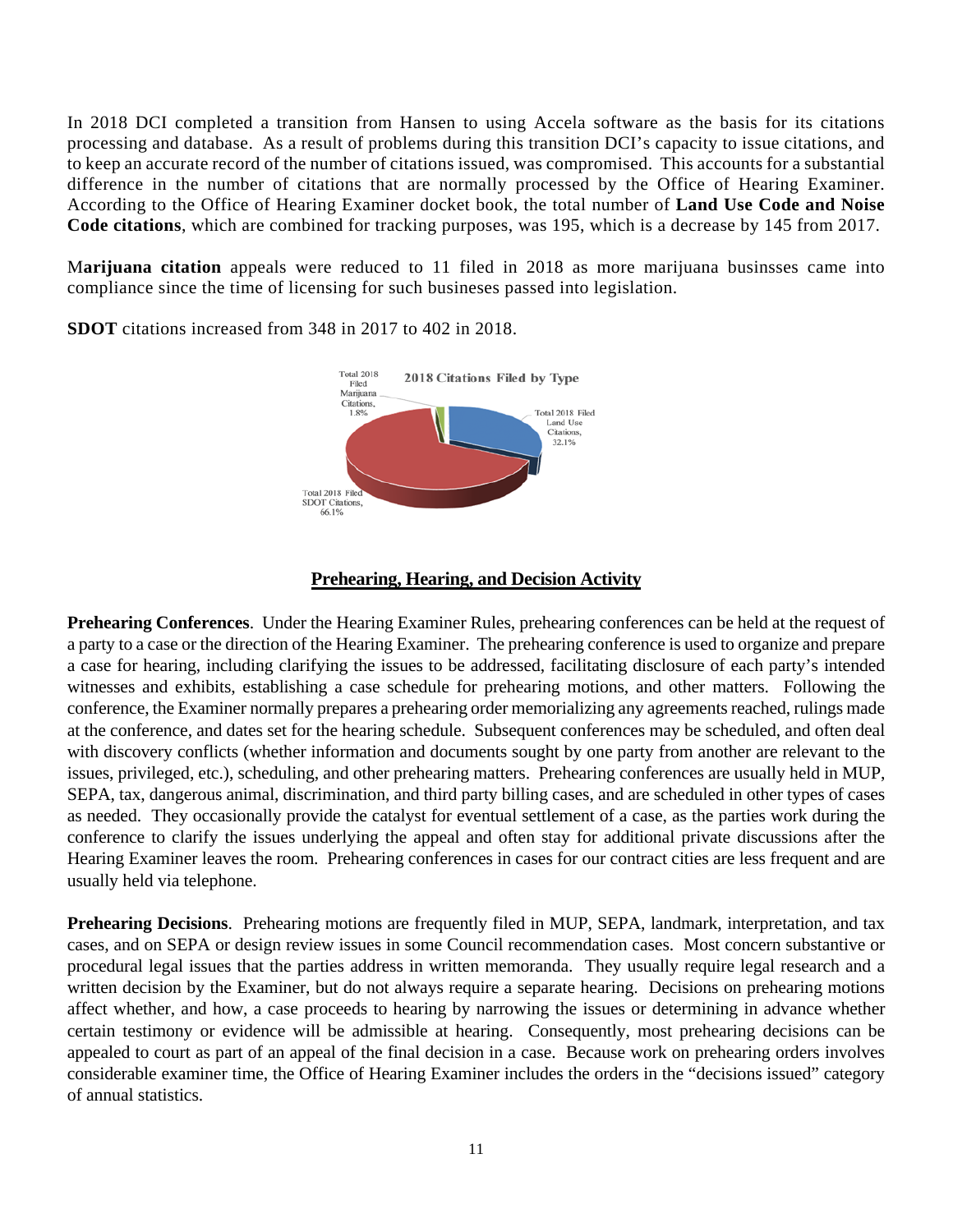**Hearings.** The length of a hearing before the Hearing Examiner depends upon many variables, such as the type and complexity of a case, the number of witnesses, and the parties' level of preparation and expertise in the subject area. Consequently, one case may take an hour to hear, while another may require several hours, or several days. Because of the great variety in the types of cases that come before the Office of Hearing Examiner, we do not track the number of hearing hours or hearing days per case. All hearings held on each case are counted together as one hearing regardless of the time involved.

**Total decisions.** As noted above, total decisions include decisions issued after a full evidentiary hearing, and those issued following submittal of legal memoranda and exhibits, and sometimes oral argument, on the party's prehearing motions. In 2018, the Office of Hearing Examiner issued 149 decisions. We also issued 26 decisions for contract cities.

|                                          | 2018     | 2017         | 2016           | 2015           | 2014           | 2013           | <b>Previous 5-Yr</b><br>Average |
|------------------------------------------|----------|--------------|----------------|----------------|----------------|----------------|---------------------------------|
| B & O Tax Appeals                        | 4        | 0            | 4              | 6              | 3              | 5              | 4                               |
| Civil Service                            | 0        | 0            | $\Omega$       | 0              | $\mathsf{O}$   | 3              | 3                               |
| <b>Council Land Use Actions</b>          | 3        | 6            | $\overline{7}$ | 1              | 0              | 9              | 5                               |
| Dangerous Animals                        | 0        | 1            | 3              | 0              | 1              | $\overline{2}$ | 0.6                             |
| Discrimination                           | 9        | 13           | 13             | 5              | $\Omega$       | 0              | 0.2                             |
| <b>Energy Benchmarking Appeals</b>       | 0        | 3            | $\Omega$       | 0              | 16             | 4              | 5                               |
| <b>Floating Homes</b>                    | 1        | $\mathbf{1}$ | $\Omega$       | $\Omega$       | $\Omega$       | $\Omega$       | 0.2                             |
| Grading and Drainage                     | 0        | O            | 0              | 0              | 1              | $\Omega$       | 0                               |
| <b>Health Codes</b>                      | 5        | 0            | $\Omega$       | 1              | $\Omega$       | $\Omega$       | 0                               |
| Housing and Building Unfit for Habitat   | 0        | 0            | 0              | $\Omega$       | $\Omega$       | 1              | 0.2                             |
| Labor Standards                          | 1        | $\Omega$     | $\Omega$       | $\Omega$       | $\Omega$       | $\Omega$       | $\Omega$                        |
| Land Use Code Interpretations            | 7        | 5            | 6              | 4              | $\overline{2}$ | 4              | 4                               |
| Landmarks                                | 1        | O            | 5              | 5              | $\overline{c}$ | $\mathbf{O}$   | 0.4                             |
| <b>Licensing Appeals</b>                 | 6        | 9            | 1              | 4              | 1              | $\Omega$       | 3                               |
| <b>Master Use Permits</b>                | 28       | 41           | 27             | 34             | 14             | 20             | 27                              |
| <b>Public Nuisance Violations</b>        | $\Omega$ | 0            | $\Omega$       | $\Omega$       | $\overline{2}$ | 1              | 0.6                             |
| <b>Public Works</b>                      | 0        | 1            | 0              | $\mathbf{O}$   | $\mathsf{O}$   | 0              | 0                               |
| School Development Departure             | 1        | $\Omega$     | $\Omega$       | 0              | $\Omega$       | $\Omega$       | 0.2                             |
| Sepa-Only Appeals (Non Mup)              | 14       | 7            | 7              | 8              | 3              | 4              | 6                               |
| <b>Special Review Districts</b>          | 3        | $\Omega$     | 3              | 4              | $\Omega$       | $\Omega$       | 1                               |
| Tenant Relocation Assistance Eligibility | 8        | 11           | 16             | 14             | 7              | 11             | 12                              |
| <b>Utility Services</b>                  | 9        | 14           | 1              | $\overline{4}$ | 3              | 6              | 3                               |
| <b>Total Without Citations</b>           | 100      | 112          | 93             | 90             | 55             | 70             | 83                              |
| Land Use Citation Enforcement Actions    | 19       | 42           | 48             | 55             | 46             | 63             | 50                              |
| <b>SDOT Citation Enforcement Actions</b> | 26       | 46           | 24             | 18             | 18             | 17             | 25                              |
| Marijuana Citation Enforcement Actions   | 4        | 20           | 11             | $\overline{2}$ | $\Omega$       | $\Omega$       | $\overline{7}$                  |
| <b>Total Citations</b>                   | 49       | 108          | 83             | 75             | 64             | 80             | 82                              |
| <b>Grand Total</b>                       | 149      | 220          | 176            | 165            | 119            | 150            | 165                             |

#### **Table 2 – Decisions Issued After Hearing**

## **Non-Citation Decisions Issued**

The number of **tax assessment** appeals has continued to remain low as in past years. We issued four decisions in tax appeals in 2018. Other categories with few decisions issued last year were **dangerous animals** (zero), **landmarks/special review districts** (four), and **energy benchmarking** (zero).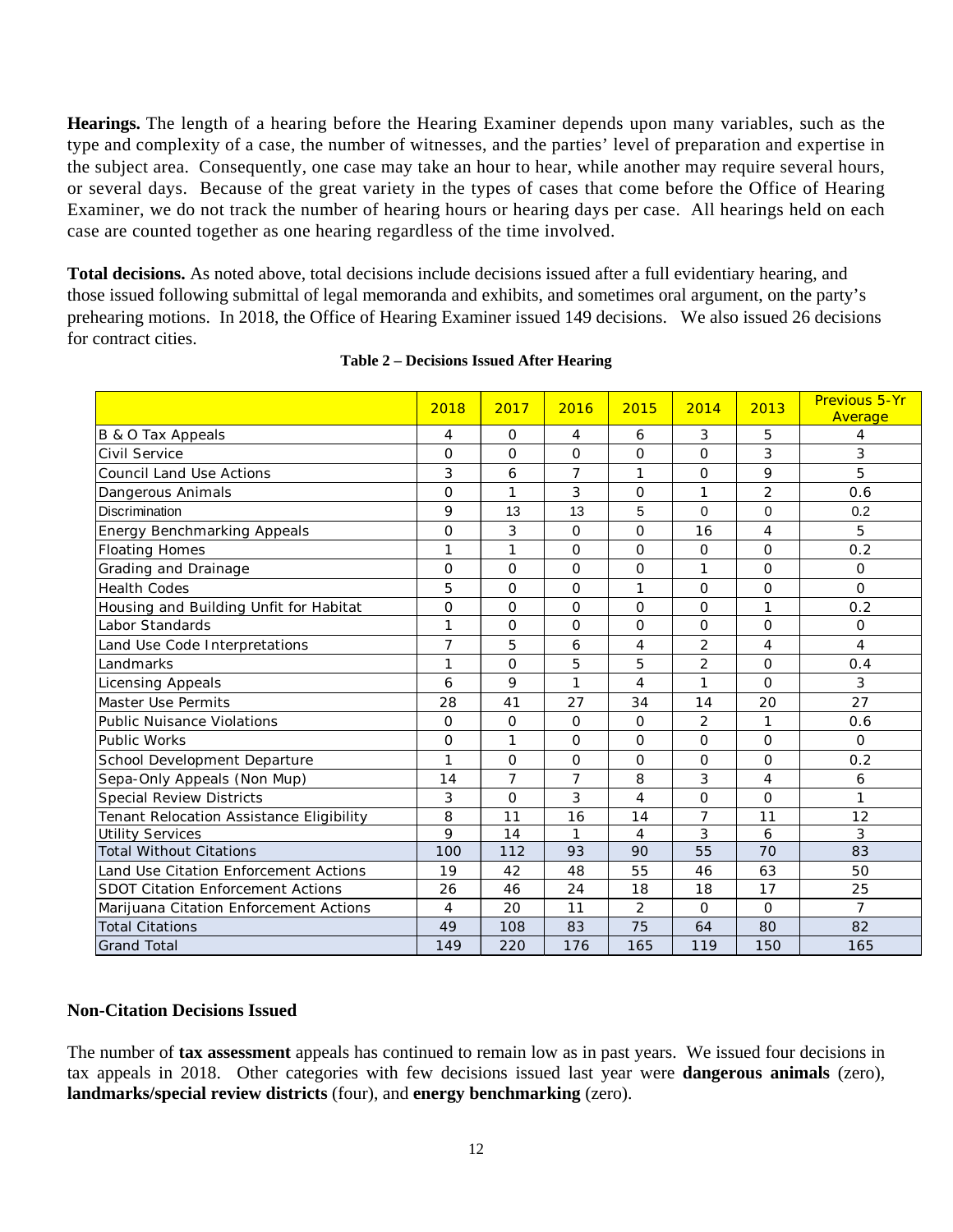**Recommendations to Council** on land use actions involve the same hearing, research, record review and writing time required for MUP decisions and are included in the total decision figures in Tables 2 and 3. The number of recommendations issued in 2018 (three) was three less than the number issued in 2017 (six). Two were recommendations on rezone applications, and one addressed the University of Washington Major Institution Master Plan.

There were nine decisions issued in **discrimination cases** in 2018, compared to 13 in 2016.

**Land Use Code interpretations** increased to 11 in 2018, doubling the amount of such appeals filed in 2016.

The number of **licensing** decisions was six. Most addressed taxi and for-hire license appeals.

**MUP** appeals generated 28 decisions in 2018, compared to 41 issued in 2016.

Decisions issued in **SEPA-only** appeals (14) doubled the number issued in 2016 and 2015.

We issued eight decisions in appeals of the denial of **tenant relocation assistance**.

Nine decisions for **third party utility billing** complaints were issued in 2018, down from a high number of 14 in 2017.



# **2018 Non‐Citation Decisions Issued by Type**

#### **Citation Decisions Issued**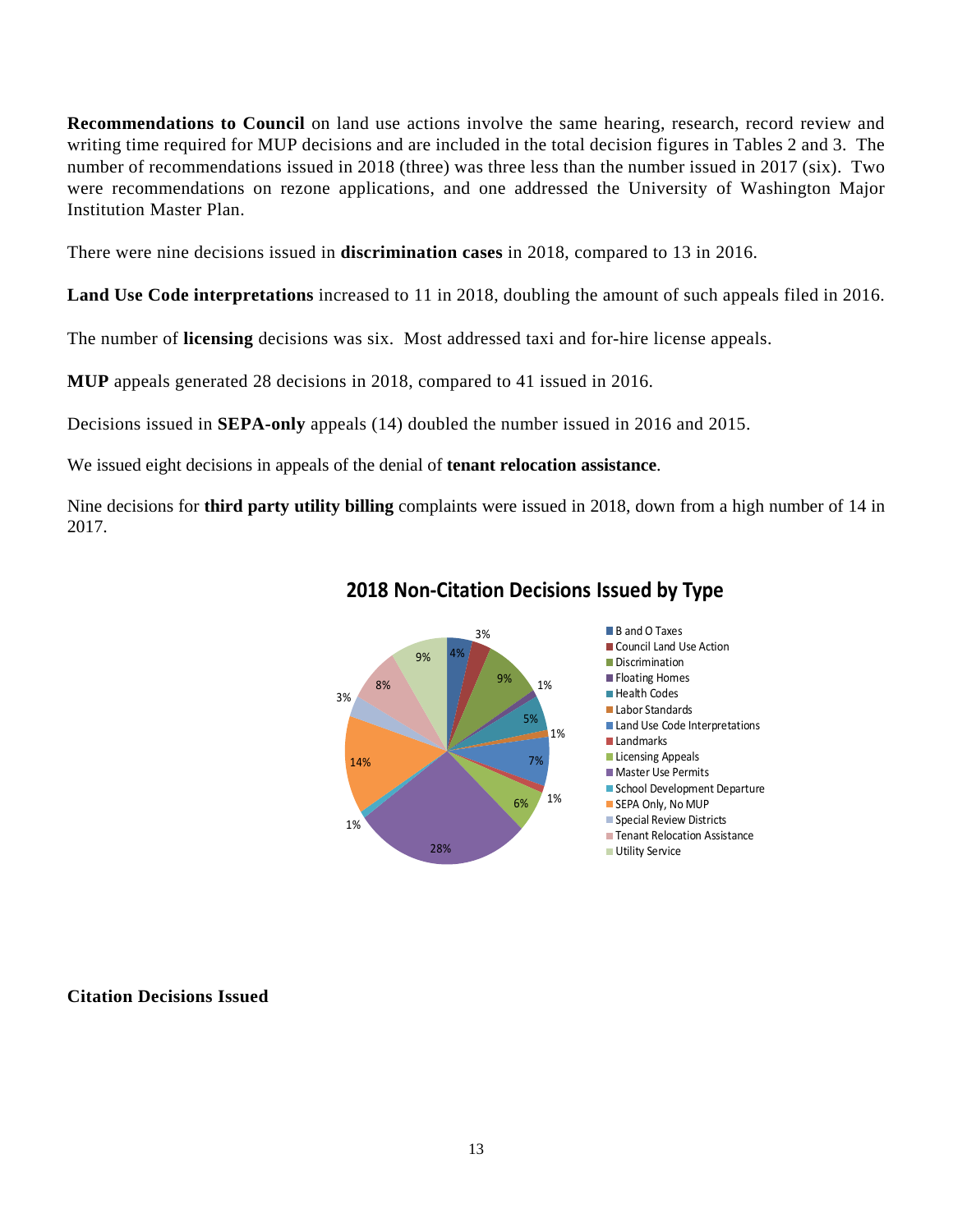

#### **Table 3 - CASE ACTIVITY SUMMARY**

|                                      |                                            | 2018 Cases Filed   |                                 |                         | <b>2018 Case Disposition</b> |                   |                |                                                                          |  |  |
|--------------------------------------|--------------------------------------------|--------------------|---------------------------------|-------------------------|------------------------------|-------------------|----------------|--------------------------------------------------------------------------|--|--|
|                                      | <b>Pending Appeals</b><br>at Start of Year | <b>Cases Filed</b> | <b>Total</b><br><b>Caseload</b> | <b>Cases</b><br>Heard** | <b>Decisions</b><br>Issued** | $(NoHearing)$ *** | (Untimely)     | <b>Cases Dismissed Defaults Issued Pending Appeals</b><br>at End of Year |  |  |
| <b>B</b> & O Tax Appeals             |                                            | 8                  | 9                               | 3                       | $\overline{4}$               |                   | $\theta$       | 5                                                                        |  |  |
| <b>Council Land Use Actions</b>      |                                            | 3                  | $\overline{4}$                  | 3                       | 3                            | $\theta$          | $\mathbf{0}$   |                                                                          |  |  |
| <b>Discrimination</b>                | 5                                          | $\overline{4}$     | 9                               | 3                       | 9                            | 5                 | $\overline{0}$ | $\mathbf{1}$                                                             |  |  |
| <b>Floating Homes Petitions</b>      | $\overline{2}$                             | 3                  | 5                               | $\boldsymbol{2}$        | $\mathbf{1}$                 |                   | $\theta$       | 3                                                                        |  |  |
| <b>Health Codes</b>                  | $\overline{2}$                             | 9                  | 11                              | 3                       | 5                            |                   | $\overline{0}$ | $\mathbf{0}$                                                             |  |  |
| <b>Labor Standards</b>               | $\theta$                                   |                    |                                 | $\overline{0}$          |                              | $\mathbf{0}$      | $\overline{0}$ | $\mathbf{0}$                                                             |  |  |
| <b>Land Use Code Interpretations</b> | $\theta$                                   | 11                 | 11                              | $\overline{4}$          | $\overline{7}$               | 3                 | $\overline{0}$ | $\mathbf{1}$                                                             |  |  |
| <b>Landmarks</b>                     | $\theta$                                   | $\overline{2}$     | $\overline{c}$                  | 1                       |                              | $\mathbf{0}$      | $\overline{0}$ |                                                                          |  |  |
| <b>Licensing Appeals</b>             |                                            | 8                  | 9                               | $\overline{7}$          | 6                            | $\mathfrak{2}$    | $\overline{0}$ | $\mathbf{0}$                                                             |  |  |
| Master Use Permits*                  | $\overline{2}$                             | 31                 | 33                              | 14                      | 28                           | 11                | $\theta$       | $\,8\,$                                                                  |  |  |
| <b>School Development Departure</b>  | $\boldsymbol{0}$                           |                    |                                 | $\mathbf{1}$            |                              | $\mathbf{0}$      | $\overline{0}$ | $\boldsymbol{0}$                                                         |  |  |
| Sepa-Only Appeals (No Mup)*          | 10                                         | $\overline{14}$    | $\overline{24}$                 | $\overline{2}$          | $\overline{14}$              | 6                 | $\theta$       | 6                                                                        |  |  |
| <b>Special Review Districts*</b>     | $\overline{c}$                             | $\theta$           | $\overline{c}$                  | 1                       | 3                            |                   | $\overline{0}$ | $\mathbf{0}$                                                             |  |  |
| <b>Tenant Relocation Assistance</b>  | $\overline{0}$                             | 10                 | 10                              | $\overline{7}$          | 8                            |                   | $\overline{0}$ | $\sqrt{2}$                                                               |  |  |
| Utility Service Appeals*             |                                            | $\overline{7}$     | 8                               | $\overline{4}$          | $\mathbf{Q}$                 | 4                 | $\theta$       | $\theta$                                                                 |  |  |
| <b>Total</b>                         | 27                                         | 112                | 139                             | 55                      | 100                          | 36                | $\overline{0}$ | 28                                                                       |  |  |
| <b>Land Use Citation</b>             |                                            |                    |                                 |                         |                              |                   |                |                                                                          |  |  |
| <b>Enforcement Actions</b>           | 22                                         | 195                | 217                             | 19                      | 19                           | 8                 | 104            | 46                                                                       |  |  |
| <b>SDOT</b> Citation                 |                                            |                    |                                 |                         |                              |                   |                |                                                                          |  |  |
| <b>Enforcement Actions</b>           | 23                                         | 402                | 425                             | 28                      | 26                           |                   | 189            | 53                                                                       |  |  |
| Marijuana Citation                   |                                            |                    |                                 |                         |                              |                   |                |                                                                          |  |  |
| <b>Enforcement Actions</b>           | $\overline{c}$                             | 11                 | 13                              | 3                       | 4                            |                   | 7              |                                                                          |  |  |
| <b>Total Citations</b>               | 47                                         | 608                | 655                             | 50                      | 49                           | 10                | 300            | 100                                                                      |  |  |
| <b>Total Including Citations</b>     | 74                                         | 720                | 794                             | 105                     | 149                          | 56                | 300            | 128                                                                      |  |  |

\* indicates some cases in category may have multiple hearings or decisions / \*\* indicates some cases in category were pending from prior years or will carry-over into subsequent years / \*\*\* indicates rescinded citations, posthumous dismissals, or fines paid prior to default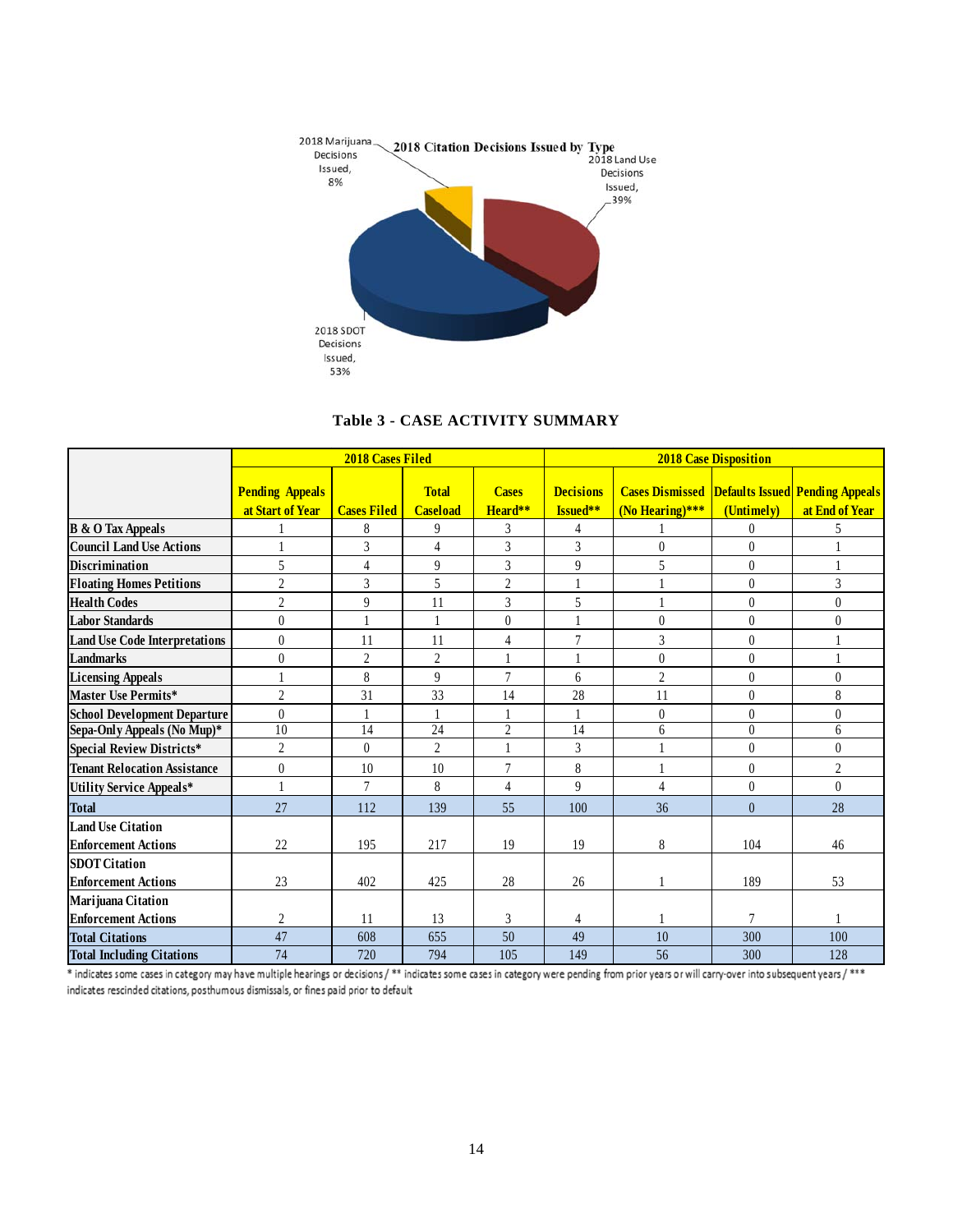#### **Disposition of Appeals to the Hearing Examiner**

At the request of the Council, the Office of Hearing Examiner includes in the Annual Report a breakdown of the outcome of cases appealed to the Hearing Examiner. Table 4 shows the disposition of appeals by type of case, and is followed by an explanation of the standard of review required in each type.

In appeals for which the Examiner issued a final order or decision, the Examiner affirmed the Department's decision without change approximately 41% of the time, remanded or modified the Department's decision approximately 15% of the time, reversed the department's decision approximately 1% of the time, and dismissed the appeal on procedural grounds approximately 41% of the time.

|                                                         | <b>Affirmed</b> | Affirmed,<br>as<br><b>Modified</b> | Affirmed.<br><b>Penalty</b><br><b>Mitigated</b> | <b>Denied</b> | <b>Dismissed Reversed</b> |              | <b>Remanded</b> | <b>Sustained</b> | <b>Total</b>   |
|---------------------------------------------------------|-----------------|------------------------------------|-------------------------------------------------|---------------|---------------------------|--------------|-----------------|------------------|----------------|
| <b>B</b> and O Tax                                      | 1               |                                    |                                                 |               | 3                         |              |                 |                  | $\overline{4}$ |
| <b>Discrimination</b>                                   |                 |                                    |                                                 |               | 8                         |              |                 |                  | 9              |
| <b>Floating Homes</b>                                   |                 |                                    |                                                 |               |                           |              |                 |                  | $\overline{c}$ |
| <b>Health Codes</b>                                     | $\overline{2}$  |                                    |                                                 |               | 2                         |              |                 |                  | $\overline{4}$ |
| <b>LUC</b> Interpretations                              |                 |                                    |                                                 |               | 4                         |              | 3               |                  | 8              |
| <b>Labor Standards</b>                                  | 1               |                                    |                                                 |               |                           |              |                 |                  | $\mathbf{1}$   |
| <b>Landmarks</b>                                        | 1               |                                    |                                                 |               |                           |              |                 |                  | $\mathbf{1}$   |
| Licensing                                               | 3               |                                    |                                                 |               | 3                         | 1            |                 |                  | $\tau$         |
| <b>Master Use Permit</b>                                | $\overline{7}$  | 3                                  |                                                 |               | 14                        |              | $\mathbf{1}$    |                  | 25             |
| <b>School Development</b>                               |                 |                                    |                                                 |               |                           |              |                 |                  | $\mathbf{1}$   |
| <b>SEPA only, No MUP</b>                                | 3               |                                    |                                                 |               | 6                         |              | 1               |                  | 10             |
| <b>Special Review District</b>                          | 1               |                                    |                                                 |               | $\mathbf{1}$              |              |                 |                  | 2              |
| <b>Tenant Relocation</b>                                | 3               |                                    |                                                 |               | 5                         |              |                 |                  | 8              |
| <b>Total Without Citations</b>                          | 26              | 3                                  |                                                 |               | 47                        | $\mathbf{1}$ | 5               |                  | 82             |
| <b>Land Use Citation Enforcement Actions</b>            | 8               |                                    | 9                                               |               | 8                         |              |                 |                  | 25             |
| <b>Marijuana Citation Enforcement</b><br><b>Actions</b> | 2               |                                    |                                                 |               | 3                         |              |                 |                  | 5              |
| <b>SDOT Citation Enforcement Actions</b>                | 16              |                                    | 8                                               |               | 3                         |              |                 |                  | 27             |
| <b>Total Citations</b>                                  | 26              | $\bf{0}$                           | 17                                              |               | 14                        | $\bf{0}$     | $\bf{0}$        |                  | 57             |
| <b>Total</b>                                            | 52              | 3                                  | 17                                              |               | 61                        | $\mathbf{1}$ | 5               |                  | 139            |

#### **Table 4 - DISPOSITION OF APPEALS\***

\*Includes only final decisions on appeals. Does not include subdivision applications, third party billing complaints or recommendations to the City Council.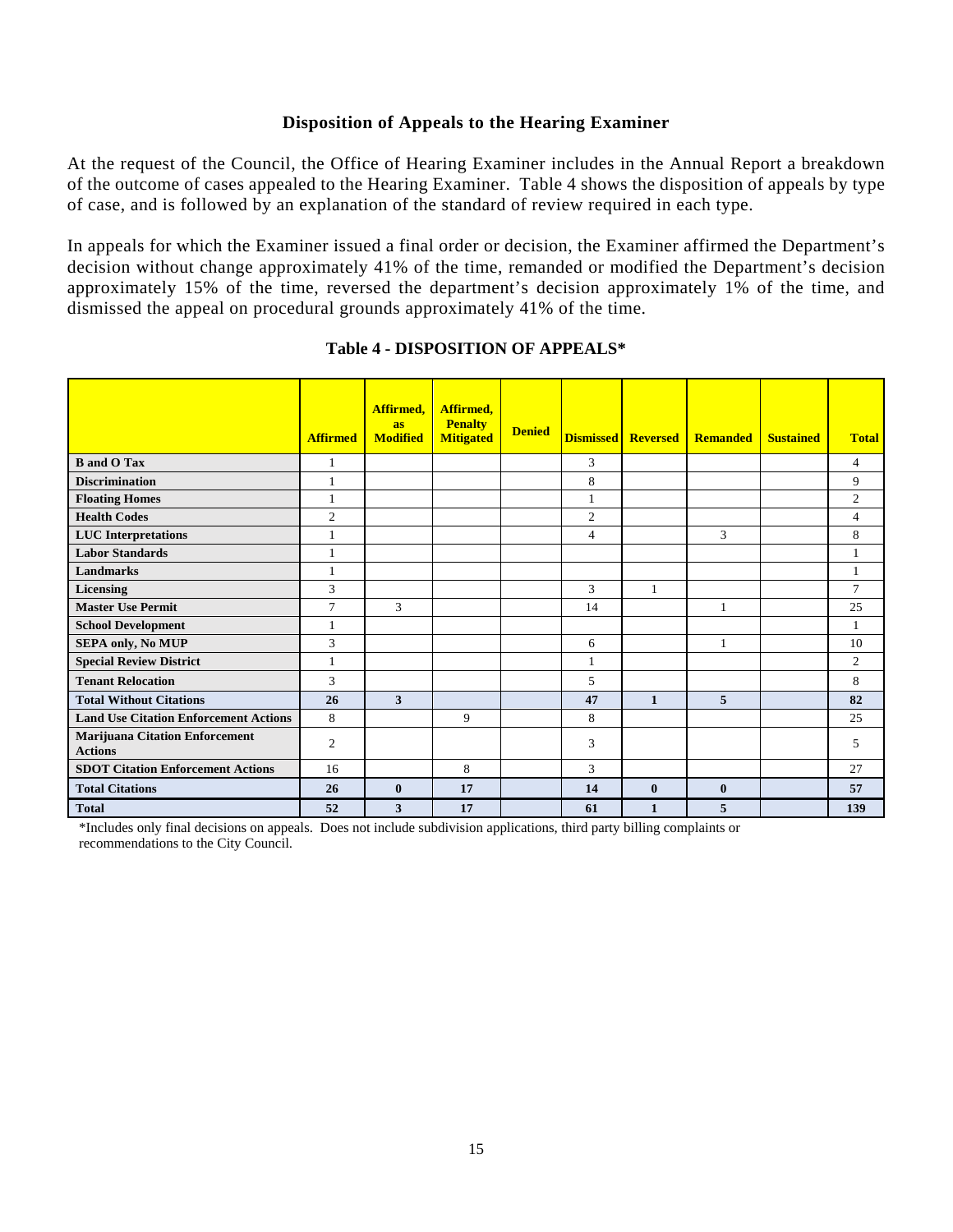#### **HEARING EXAMINER JURISDICTIONS**

**LAND USE & ENVIRONMENTAL** [Administered by Department of Construction and Inspections] Appeals: Commute Trip Reduction (SMC 25.02.080)[Admin. by SDOT] Downtown Housing Maintenance (SMC 22.220.140) Denial or Revocation of Rental Housing Registration (SMC 22.214.045) Environmental Determinations (SMC 25.05.680)[Admin. by any City dept. as lead agency] Determinations of Non-Significance(DNS)/ No EIS required (SMC 25.05.340) Determinations of EIS Adequacy (SMC 25.05, Subchp. IV) SEPA Conditions (SMC 25.05.660) Environmentally Critical Areas Conditional Use (SMC 25.09.260) Reasonable Use Exception (SMC 25.09.300) Variance (SMC 25.09.160, 25.09.180, 25.09.280) Habitable Building Standards Variances (SMC 22.206.217) Housing & Building Maintenance Code Violations (SMC 22.208.050) Land Use Code Citations (SMC 23.91.006) Land Use Code Interpretations (SMC 23.88.020) Master Use Permit [Type II] decisions (SMC 23.76.06, SMC 23.76.022): Administrative Conditional Uses Consistency with Planned Action Ordinance and EIS Design Review Downtown Planned Community Developments Establishing Light Rail Transit Facilities Establishing Monorail Transit Facilities Major Phased Developments Short Subdivisions Special Exceptions Temporary Uses Variances Noise Code Variances (SMC 25.08.610, SMC 25.08.655) Noise Code Citations (SMC 25.08.910) Pioneer Square Minimum Maintenance Violations (SMC 25.28.300) Relocation Assistance: (City action causes displacement) (SMC 20.84.225, SMC 20.84.640) Stop Work Orders (SMC 23.76.034) Stormwater, Grading & Drainage exceptions (SMC 22.800.040) Tenant Relocation Assistance Eligibility Determinations (SMC 22.210.150) Weed and Vegetation Citations (SMC 10.52.032) [Admin. by DPD] Land use decisions on Type III applications Subdivisions (SMC 23.76.024 and SMC 23.22.052) Recommendations to City Council on Type IV applications (SMC 23.76.036, SMC 23.76.052): Council Conditional Uses Major Amendment to Property Use and Development Agreement (SMC 23.76.058) Major Institution Master Plans (SMC 23.69.030)

Public Facilities (SMC 23.69.032)

Rezone Applications (SMC 23.34)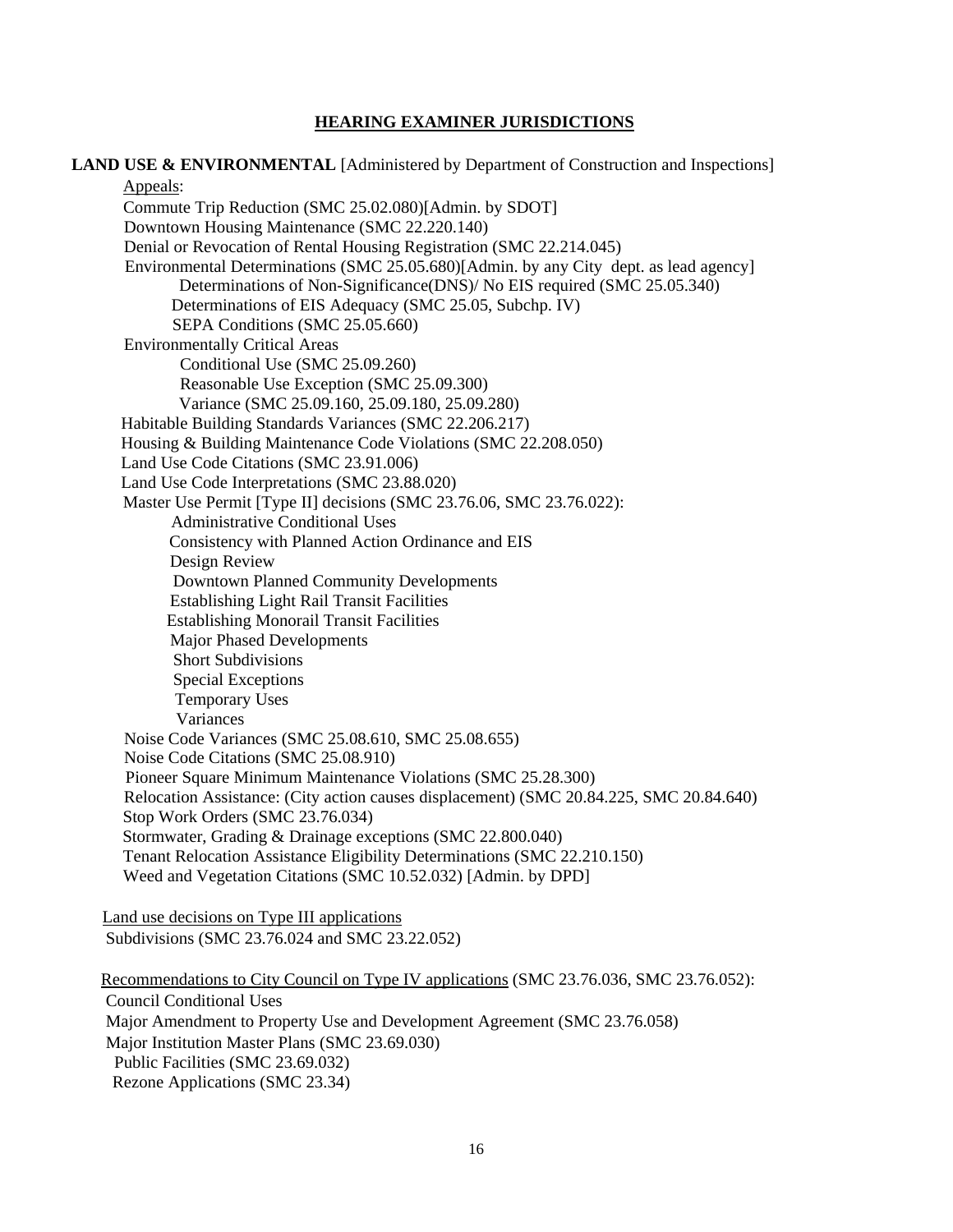**SCHOOL REUSE & DEPARTURES** [Administered by Department of Neighborhoods] School Development Standard Departures (SMC 23.79.012) within MUP decision School Reuse/SUAC (SMC 23.78.014) within MUP decision

**CIVIL RIGHTS** [Administered by the Office for Civil Rights] Employment Discrimination Complaints (SMC 14.04.170) Fair Housing/Business Practice Complaints (SMC 14.08.170) Public Accommodations Complaints (SMC 14.06.110) Fair Contracting Practices (SMC 14.10.120) Paid Sick/Safe Leave Appeals (SMC 14.16.085) Fair Chance Employment Appeals (SMC 14.17.065) Minimum Wage Appeals (SMC 14.19.085) Wage Theft Appeals SMC 14.20.065)

**LANDMARKS AND SPECIAL DISTRICTS** [Administered by the Dept. of Neighborhoods] Certificates of Approval for Designated Landmarks (SMC 25.12.740) Landmark Controls & Incentives (SMC 25.12.530) [Recommendations to City Council] Landmarks Code Interpretations (SMC 25.12.845) Special Review Districts' Certificate of Approval and Code Interpretations Ballard Avenue Landmark District (SMC 25.16.110 & SMC 25.16.115) Columbia City Landmark District (SMC 25.20.110 & SMC 25.20.115) Fort Lawton Landmark District (SMC 25.21.130 & 25.21.135) Harvard Belmont Landmark District (SMC 25.22.130 & SMC 25.22.135) International District (SMC 23.66.030) Pike Place Market Historical District (SMC 25.24.080 & SMC 25.24.085) Pioneer Square Historical District (SMC 23.66.030) Sand Point Naval Air Station Landmark District (SMC 25.30.110)

## **HEALTH AND PUBLIC SAFETY CODE VIOLATIONS**

Graffiti Nuisance Violations (SMC 10.07.050) [Administered by Seattle Public Utilities] Health Code Permit Actions (SMC 10.01.220) [Admin. by Seattle-King County Public Health] Infectious Waste Management Ordinance Violations (SMC 21l43l090) [Admin. by Seattle-King County Public Health] Public Nuisance Abatements (SMC 10.09.100) [Administered by Seattle Police Department] Radiofrequency Radiation Ordinance Violations (SMC 25.10.540) [Admin. by Seattle-King County Public Health]

**CITY TAXES AND LICENSES** [Admin. by Financial and Admin. Serv., Revenue & Consumer Affairs]:

Admission Tax Exemptions (SMC 5.40.028, SMC 5.40.085) All Ages Dance and Venues (SMC 6.295.180) Bond Claims (SMC 6.202.290) Business and Occupation and other Tax Assessments (SMC 5.55.140) Horse Drawn Carriage Licenses (SMC 6.315.430) Income Tax on High-Income Residents (SMC 6.65.170) License Denials, Suspensions & revocations (SMC 5.55.230, SMC 6.02.080, SMC 6.02.285, SMC 6.214.320, SMC 6.02.290, SMC 6.202.240, SMC 6.202.270, Chap. 6.500 SMC) Animal Control: Animal License Denials (SMC 9.25.120)

Determinations of Viciousness/Order of Humane Disposal (SMC 9.25.036)

Adult Entertainment (SMC 6.270)